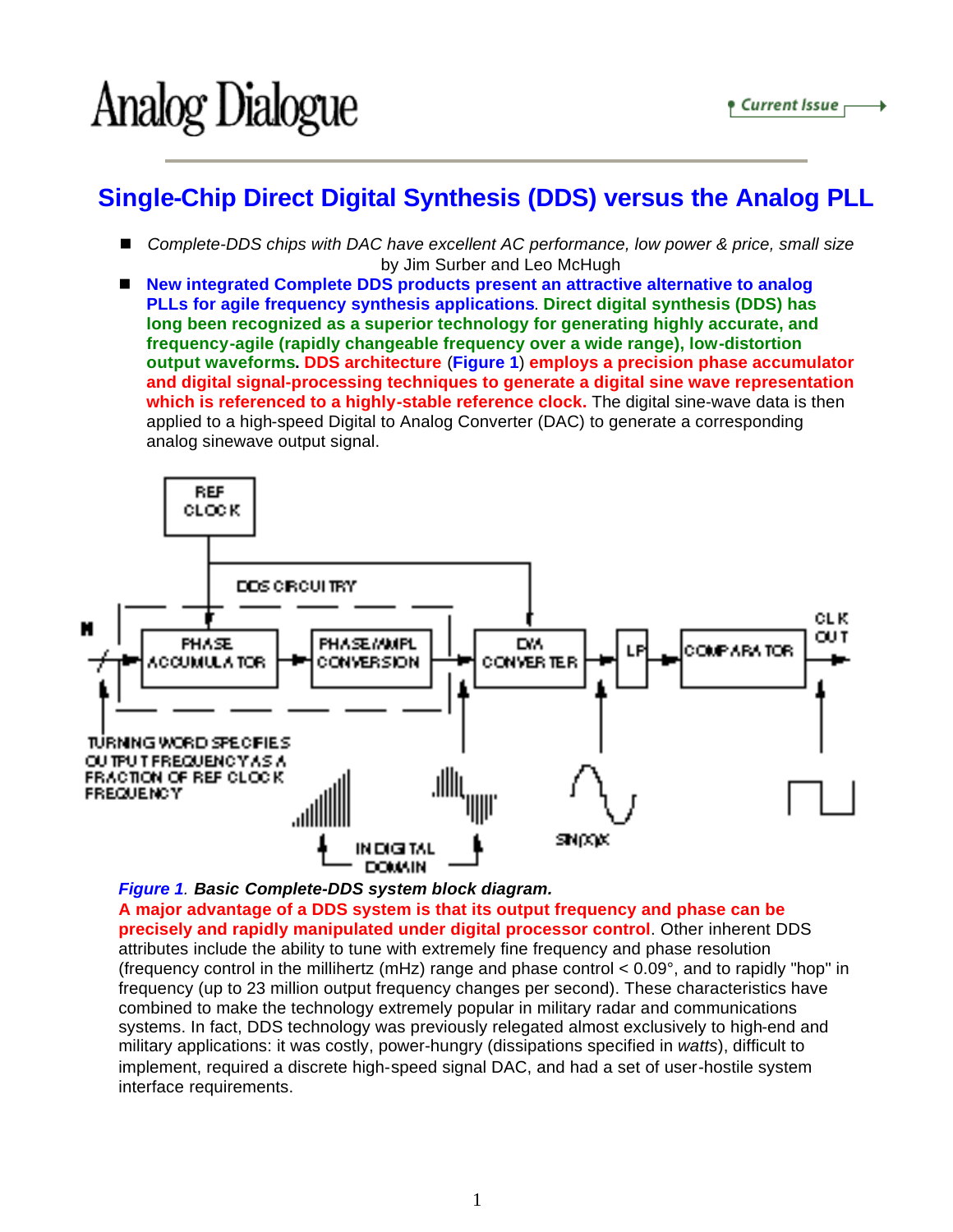

## *Figure 2. Block diagram of AD9830 50-MHz C-DDS.*

A new family of breakthrough CMOS digital synthesizer products from Analog Devices increases the attractiveness of DDS-based synthesizer solutions. The AD9850 (125-MHz) and AD9830 (50 MHz) *Complete*-DDS (CDDS) devices include on-chip 10-bit signal DACs (**Figures 2 and 3**). They are optimized for low output distortion, with spurious-free dynamic range (SFDR) of 72 dBc narrowband and up to 54 dBc wideband @ 40 MHz. Additional product features, such as small surface-mount packaging, extremely low power dissipation (as low as 155 mW at +3.3 V), increased functionality, and low price, combine to ensure that these devices are indeed the State-of-the Art in DDS technology. They now permit users to address cost-sensitive, high-volume, consumer synthesizer applications; and **they present a viable alternative to analog-based Phase-Locked Loop (PLL) technology for generating agile analog output frequency**. The AD98x0 devices should be uniquely attractive for local oscillator (LO) and up/down frequency conversion stages-which were until now the exclusive domain of PLL-based analog synthesizers. The Complete-DDS architecture of the AD98x0 devices holds distinct advantages over an equivalent PLL-based agile analog synthesizer for many reasons. For example: **Output frequency resolution: the AD98x0 C-DDS products have 32 bit phase accumulators, which enable output frequency tuning resolutions much finer than a PLL-based synthesizer can enjoy**. The AD9850 has a tunable output resolution of 0.06 Hz, with a clock frequency of 125 MHz; the AD9830 has a tuning resolution of 0.012 Hz, with a reference clock of 50 MHz. Furthermore, the output of these devices is phase-continuous during the transition to the new frequency. In contrast, the basic PLL-based analog synthesizer typically has an output tuning resolution of *1 kilohertz*; it lacks the inherent resolution afforded by the digital signal processing. Output-frequency switching time: the analog PLL frequency switching time is a function of its feedback loop settling time and VCO response time, typically > 1 ms. C-DDS-based synthesizer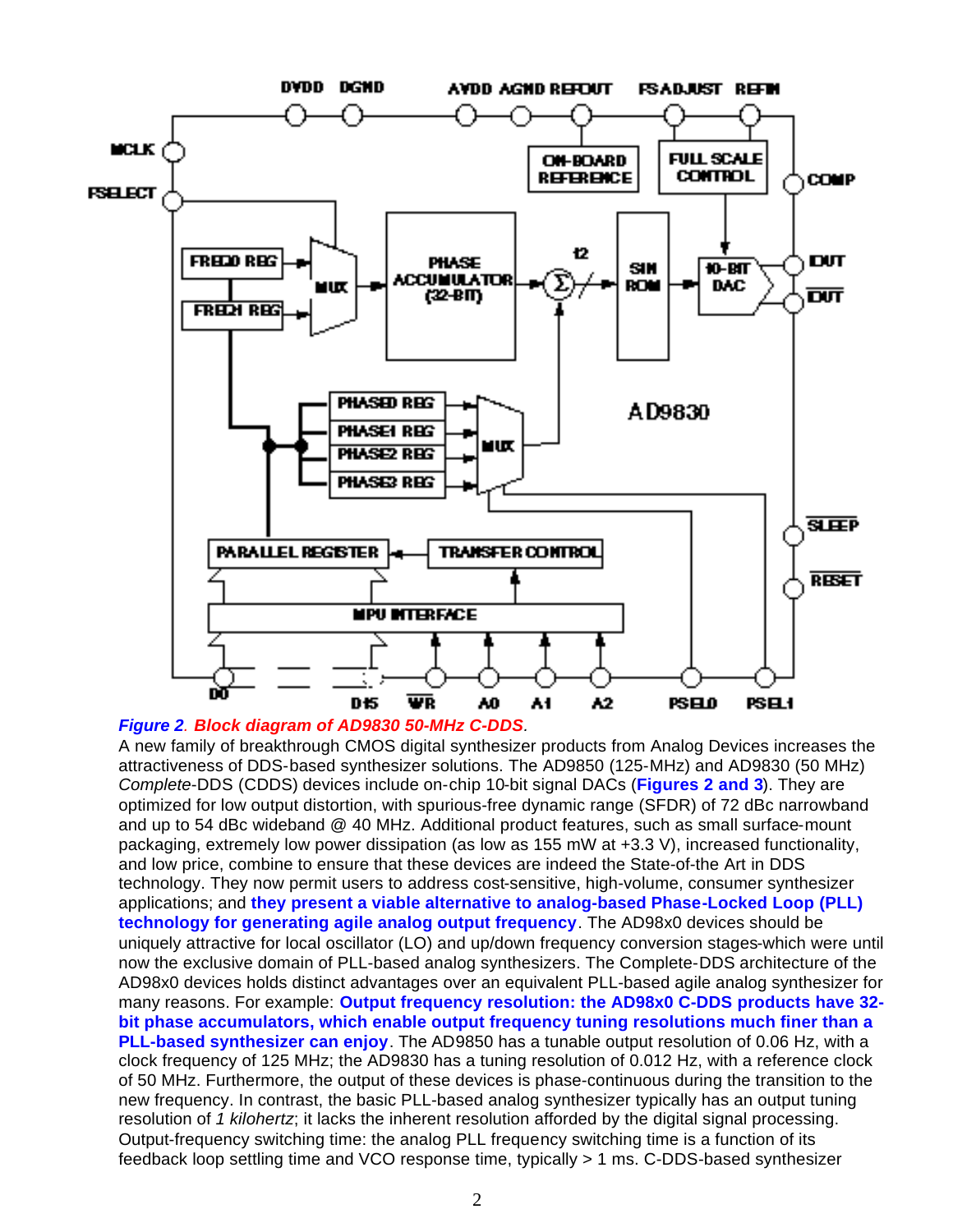switching time is limited only by DDS digital processing delay; the AD9850's minimum output frequency switching time is 43 ns. Tuning range: A critical feedback loop bandwidth and input reference frequency relationship determines the stable (usable) frequency range of the typical analog PLL circuit. C-DDS-based synthesizers are immune to such loop filter stability issues and are tunable over the full Nyquist range  $\left($  < 1/2 the clock rate). Phase noise: Because of the frequency division, C-DDS-based solutions have a clear advantage over analog PLL synthesizers in output phase-noise. The output phase noise of a C-DDS synthesizer is actually better than that of its reference clock source, while analog PLL-based synthesizers have the disadvantage of actually multiplying the phase noise present in their frequency reference. Board-space requirement: The highly integrated AD98x0 C-DDS devices are packaged in very small surface-mount packages requiring no more board space than most high-quality equivalent-bandwidth discrete PLL synthesizer implementations. Cost: Shattering existing DDS price barriers, C-DDS-based solutions are competitive in high-volume applications with bandwidth-equivalent discrete PLL-based synthesizer solutions. Power-dissipation: C-DDS synthesizers dissipate much less power than earlier discrete DDS solutions. For example, the AD9850 dissipates 155 mW at 3.3 V when generating a 40-MHz signal, with a 100 MHz reference clock. This is competitive with comparable discrete analog PLL circuits. Implementation complexity: Complete-DDS solutions, which include the signal DAC, translate to ease of system design. There is no longer an element of RF design expertise required to implement a DDS solution; the hard part has been done. A simple digital instruction set for control minimizes the complexity of support hardware. Digital system design replaces the analog-intensive system design required for PLL-based analog synthesizer solutions to similar problems.



## *Figure 3. Block diagram of AD9850 125 MHz C-DDS.*

AC performance is an important consideration in the choice of a frequency synthesizer. The distortion performance of a C-DDS synthesizer system is limited by its signal DAC; and the AD98x0 devices set a new benchmark in CMOS DAC performance. Their on-board 10-bit DAC cores have been intensively optimized for high SFDR over wide output bandwidths, and are technological breakthroughs in their own right (see pages 7-9 of this issue). Figures 4 and 5 show wideband spectral plots of the output of the AD9850 generating 5-MHz and 40-MHz output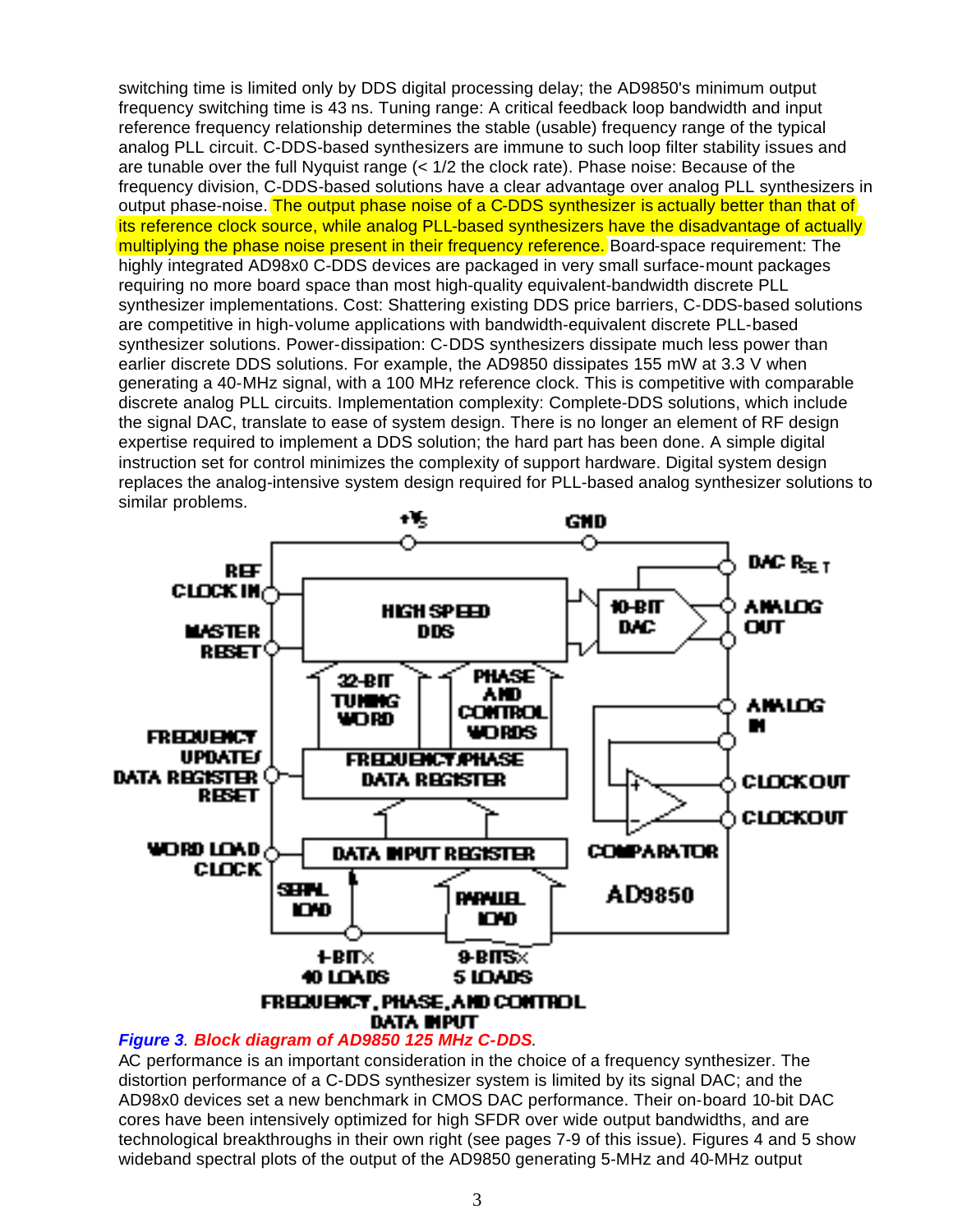frequencies with a 125-MHz reference clock. The demonstrated SFDR of the output of the AD9850 is 62.8 dB and 55.2 dB (respectively) over the 62.5 MHz Nyquist bandwidth (1/2 the reference clock rate). Such dynamic performance was previously achievable only with expensive bipolar DACs dissipating several watts.



*Figure 4. AD9850 wideband spectral plot at 5 MHz Aout (125-MHz clock). Figure 5. AD9850 wideband spectral plot at 40 MHz Aout (125-MHz clock).* In other applications, many of them dominated by analog PLL-based synthesizer solutions, *narrowband* performance is an important consideration. In narrowband applications the spur performance of the C-DDS synthesizer's output is largely gated by the digital truncation level of the DDS rather than DAC's performance. Figure 6 shows a narrowband plot of the AD9830 at 4.16-MHz  $A_{out}$  and a 50-MHz clock. The SFDR is shown to be greater than 79 dB over a  $\pm$ 5 kHz window of the fundamental.